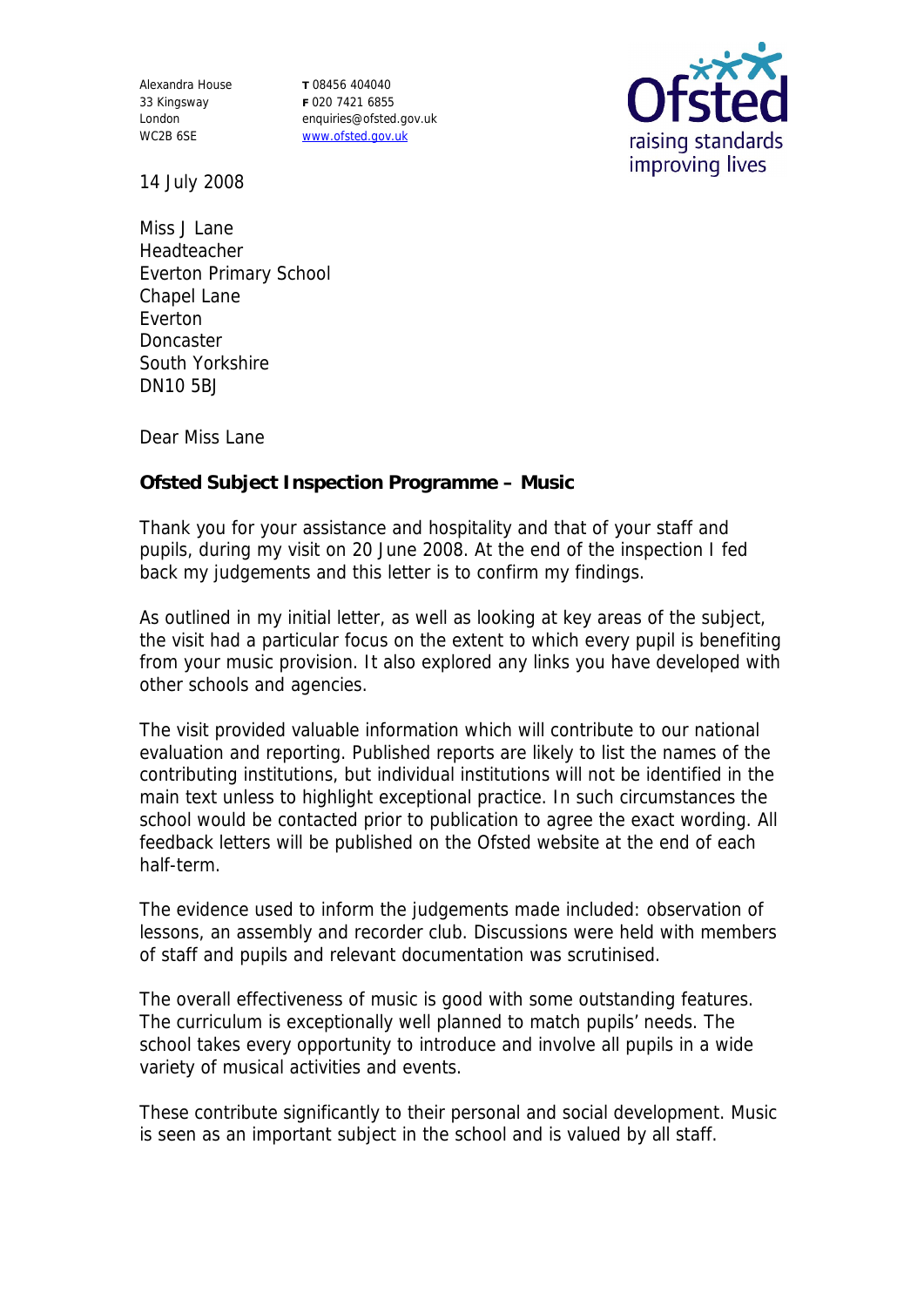## **Achievement and standards**

Achievement and standards in music are good.

- Standards overall are broadly in line with national expectations and pupils' achievement is good. Some pupils make very good progress in lessons when work is carefully planned and their teachers' expectations are high.
- Pupils can successfully create pieces of music using percussion instruments or computer programs. Their behaviour in music lessons is exemplary. They cooperate well with each other and are considerate when offering suggestions for improvements to their peers.
- Children in the Foundation Stage enjoy listening to different pieces of music, using instruments and singing well known songs. They respond well to directions given by their teachers and other adults.
- Music is embedded across the whole school and used to promote and develop pupils' social, emotional and behavioural skills. Pupils are confident and keen to 'have a go' and perform in front of their peers. The regular concerts have developed good links between the school and the local community and as a result parents as becoming more supportive of music and appreciative of their children's successes.

**Quality of teaching and learning**

The overall quality of teaching and learning is good.

- Pupils are taught how to recognise different musical styles, and links are made successfully between music and other subjects. Pupils are encouraged to express their opinions and describe their work. Occasionally the teacher takes too long explaining the task and gives limited time for pupils to refine, reflect and improve their work.
- The best teaching has a clear focus on the musical skill that pupils are expected to improve and develop during the lesson. For example, in one outstanding lesson, the teacher led pupils through a sequence of linked musical games and songs. Questioning was helpful and the unobtrusive help given by the teaching assistant ensured that all pupils were involved and made very good progress. This lesson had been planned very well because the teacher had made excellent use of assessment information and knew that pupils needed to improve their performance skills and rhythmic work.
- While learning is generally well planned, at times some lessons do not provide additional challenge for the more able pupils.
- All staff demonstrate good enthusiasm towards music. Working relationships are good.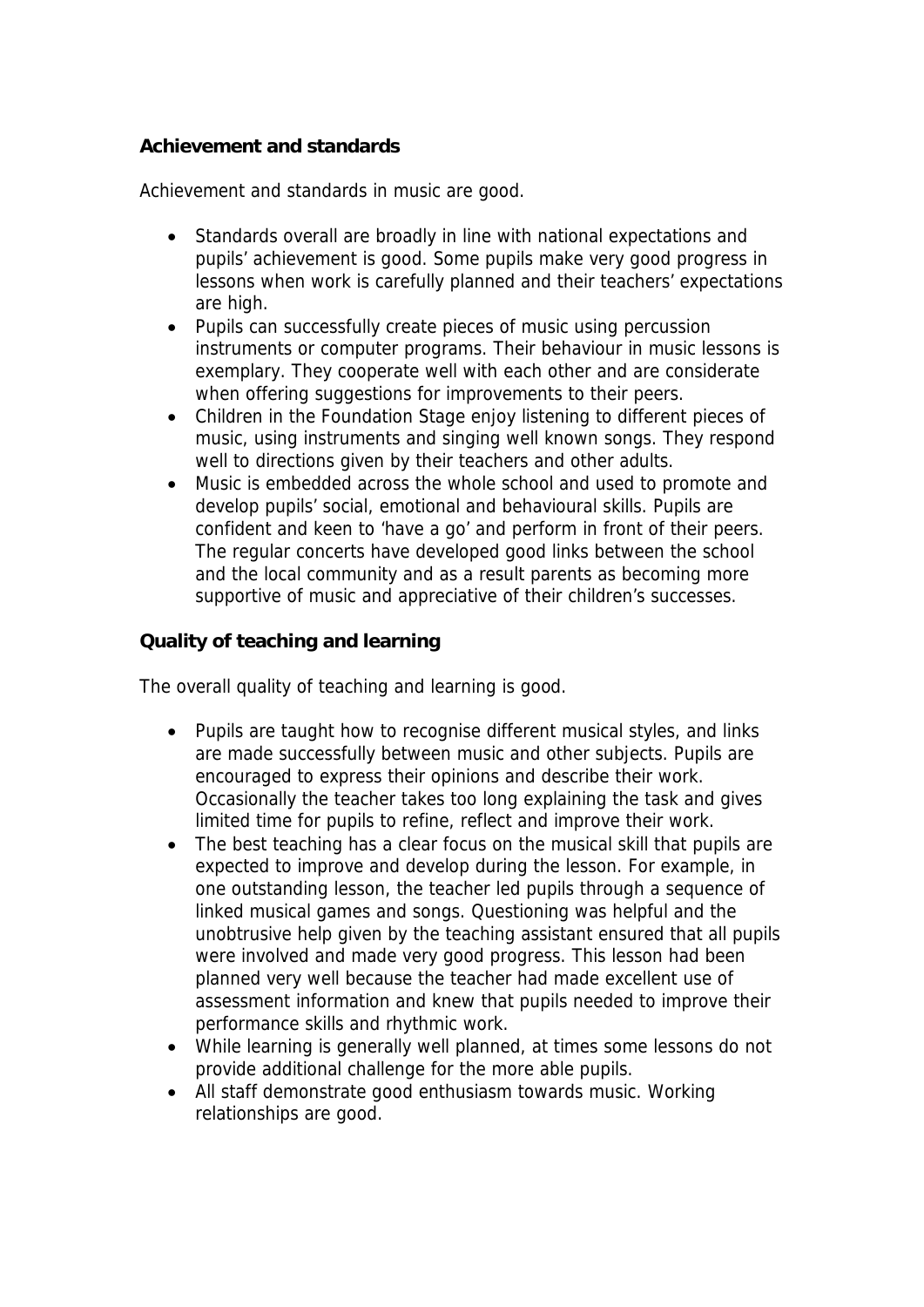**Quality of the music curriculum and extra-curricular provision**

The overall quality of the curriculum and extra-curricular provision are outstanding.

- The music curriculum has been developed successfully using a variety of published resources so that it meets the needs, abilities and interests of pupils. Teachers have a clear understanding of musical progression which is important when they are teaching classes with pupils of different ages. Learning is consolidated and linked to other curriculum areas when appropriate. An example of this is when Year 6 pupils linked their learning in class to a pupil's journey to Australia and explored blues music and the slave trade.
- Very good links are made between music and other arts subjects. Pupils have regular opportunities to perform to each other in school and to other audiences in the local community. Pupils spoke very enthusiastically about how much they had enjoyed taking part in the school production of 'Joseph'.
- The school has good plans to develop more music clubs and to increase the number of pupils learning instruments. You have already identified those who are interested in having guitar lessons.

**Leadership and management of music** 

The leadership and management of music are good.

- Music has a high profile within the school and staff share your enthusiasm and interest in the subject. Events are planned specifically to extend pupils' musical horizons and for them to mix socially and work with older pupils and adults. Your commitment to the value of the arts within education is evident around the school in the various displays celebrating musical events and individual pupils' achievements.
- Pupils' progress is tracked rigorously through a comprehensive and informative assessment system. As a result, teachers are aware of their pupils' abilities and weaker areas are clearly identified. The school agrees however, that at times, more challenge should be given to the more able pupils.

**Subject issues:** 

**Partnership Links**

 Strong links have been established with other schools through a federation of small schools and also a 'family cluster' which includes pupils from secondary schools. Regular workshops take place leading to performances at other schools and other venues. This is despite the significant barrier caused by transport costs.